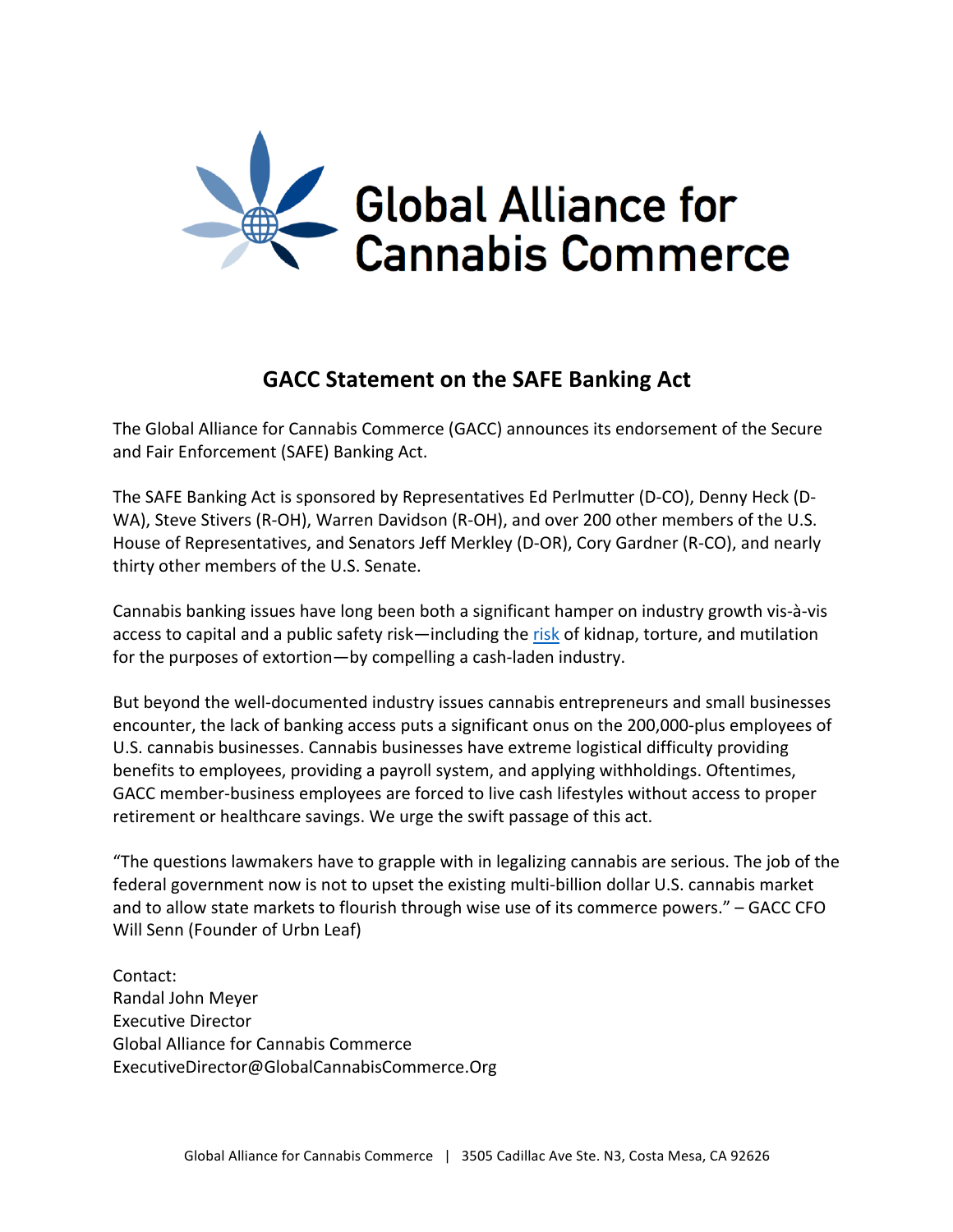

# Congressional Record

**United States**

*of* **America PROCEEDINGS AND DEBATES OF THE** *116th*  **CONGRESS, FIRST SESSION**

*Vol. 165* **WASHINGTON, TUESDAY, OCTOBER 8, 2019** *No. 160* 

# *House of Representatives*

called to order by the Speaker pro tem-ceedings is approved. pore (Mr. RASKIN ).

# <u>for the second contract of the second contract of the second contract of the second contract of the second contract of the second contract of the second contract of the second contract of the second contract of the second</u> DESIGNATION OF THE SPEAKER PRO TEMPORE

The SPEAKER pro tempore laid before the House the following communication from the Speaker:

WASHINGTON, DC,

*October 8, 2019.*  I hereby appoint the Honorable JAIME RASKIN to act as Speaker pro tempore on this day.

NANCY PELOSI, *Speaker of the House of Representatives.* 

# <u>for the second contract of the second contract of the second contract of the second contract of the second contract of the second contract of the second contract of the second contract of the second contract of the second</u> PRAYER

Pastor Deamon Scapin, Triumph Church DC, Washington, D.C., offered the following prayer:

Almighty God, You are the righteous lawgiver. We pray now for the Members of the U.S. House of Representatives as they work in their respective districts this week. Give wisdom and divinely inspired judgment to each of them so they may represent us properly, legislate effectively, and govern with all humility.

Bless their families. Refresh their spirits. Let them live in awe and reverence of God, and enact legislation that honors You, while ensuring the dignity of all people in the continuance of our great Nation.

Bind the divisive spirits that have fractured our national unity and stop the mouths of those who stir up strife and contention.

Today, we humble ourselves, ask for Your forgiveness, and pray that a spirit of reconciliation and unity would permeate our land.

In the strong name of Jesus, we pray. Amen.

# <u>for the second contract of the second contract of the second contract of the second contract of the second contract of the second contract of the second contract of the second contract of the second contract of the second</u> THE JOURNAL

The SPEAKER pro tempore. Pursuant to section 5(a) of House Resolution

The House met at 1 p.m. and was 577, the Journal of the last day's pro-

# <u>for the second contract of the second contract of the second contract of the second contract of the second contract of the second contract of the second contract of the second contract of the second contract of the second</u> PLEDGE OF ALLEGIANCE

The SPEAKER pro tempore. The Chair will lead the House in the Pledge of Allegiance.

The SPEAKER pro tempore led the Pledge of Allegiance as follows:

I pledge allegiance to the Flag of the United States of America, and to the Republic for which it stands, one nation under God, indivisible, with liberty and justice for all.

## <u>for the second contract of the second contract of the second contract of the second contract of the second contract of the second contract of the second contract of the second contract of the second contract of the second</u> ADJOURNMENT

The SPEAKER pro tempore. Pursuant to section 5(b) of House Resolution 577, the House stands adjourned until 3:30 p.m. on Friday, October 11, 2019.

Thereupon (at 1 o'clock and 5 minutes p.m.), under its previous order, the House adjourned until Friday, October 11, 2019, at 3:30 p.m.

# $f(x) = \frac{f(x)}{f(x)}$ EXECUTIVE COMMUNICATIONS, ETC.

Under clause 2 of rule XIV, executive communications were taken from the Speaker's table and referred as follows:

2492. A letter from the Secretary, Department of the Treasury, transmitting a sixmonth periodic report on the national emergency with respect to the situation in or in relation to the Democratic Republic of the Congo that was declared in Executive Order 13413 of October 27, 2006, pursuant to 50 U.S.C. 1641(c); Public Law 94-412, Sec. 401(c); (90 Stat. 1257) and 50 U.S.C. 1703(c); Public Law 95-223, Sec 204(c); (91 Stat. 1627); to the Committee on Financial Services.

2493. A letter from the Acting Secretary, Securities and Exchange Commission, transmitting the Commission's Major final rule — Solicitations of Interest Prior to a Registered Public Offering [Release No. 33-10699, File No. S7-01-19] (RIN: 3235-AM23) received October 2, 2019, pursuant to 5 U.S.C. 801(a)(1)(A); Public Law 104-121, Sec. 251; (110 Stat. 868); to the Committee on Financial Services.

2494. A letter from the Deputy Assistant General Counsel for Regulatory Affairs, Pension Benefit Guaranty Corporation, transmitting the Corporation's final rule — Allocation of Assets in Single-Employer Plans; Benefits Payable in Terminated Single-Employer Plans; Interest Assumptions for Valuing and Paying Benefits received Sep-tember 27, 2019, pursuant to 5 U.S.C. 801(a)(1)(A); Public Law 104-121, Sec. 251; (110 Stat. 868); to the Committee on Education and Labor.

2495. A letter from the Director, Defense Security Cooperation Agency, Department of Defense, transmitting Transmittal No. 19-54, pursuant to the reporting requirements of Section 36(b)(1) of the Arms Export Control Act, as amended; to the Committee on Foreign Affairs.

2496. A letter from the Assistant Secretary, Bureau of Legislative Affairs, Department of State, transmitting the annual report titled ''Report to Congress on U.S. Persons Expropriation Claims and Certain Other Commercial and Investment Disputes'', dated October 2019, pursuant to Sec. 527(f) of the Foreign Relations Authorization Act, Fiscal Years 1994 and 1995, Public Law 103-236; to the Committee on Foreign Affairs.

2497. A letter from the Assistant General Counsel, Department of the Treasury, transmitting notification of a nomination and an action on nomination, pursuant to 5 U.S.C. 3349(a); Public Law 105-277, 151(b); (112 Stat. 2681-614); to the Committee on Oversight and Reform.

2498. A letter from the Chief Administrative Officer, transmitting the quarterly report of receipts and expenditures of appropriations and other funds for the period July 1, 2019, to September 30, 2019 (H. Doc. No. 116—72); to the Committee on House Administration and ordered to be printed.

2499. A letter from the Acting Director, Office of Sustainable Fisheries, NMFS, National Oceanic and Atmospheric Administration, transmitting the Administration's temporary rule — Fisheries of the Northeastern United States; Summer Flounder Fishery; Quota Transfer From NC to VA [Docket No.: 190312234-9412-01] (RIN: 0648-GAR-A004) re-ceived September 25, 2019, pursuant to 5 U.S.C. 801(a)(1)(A); Public Law 104-121, Sec. 251; (110 Stat. 868); to the Committee on Natural Resources.

2500. A letter from the Director, Office of Sustainable Fisheries, NMFS, National Oceanic and Atmospheric Administration, transmitting the Administration's temporary rule

 $\Box$  This symbol represents the time of day during the House proceedings, e.g.,  $\Box$  1407 is 2:07 p.m. **Matter set in** this typeface **indicates words inserted or appended, rather than spoken, by a Member of the House on the floor.**



H8099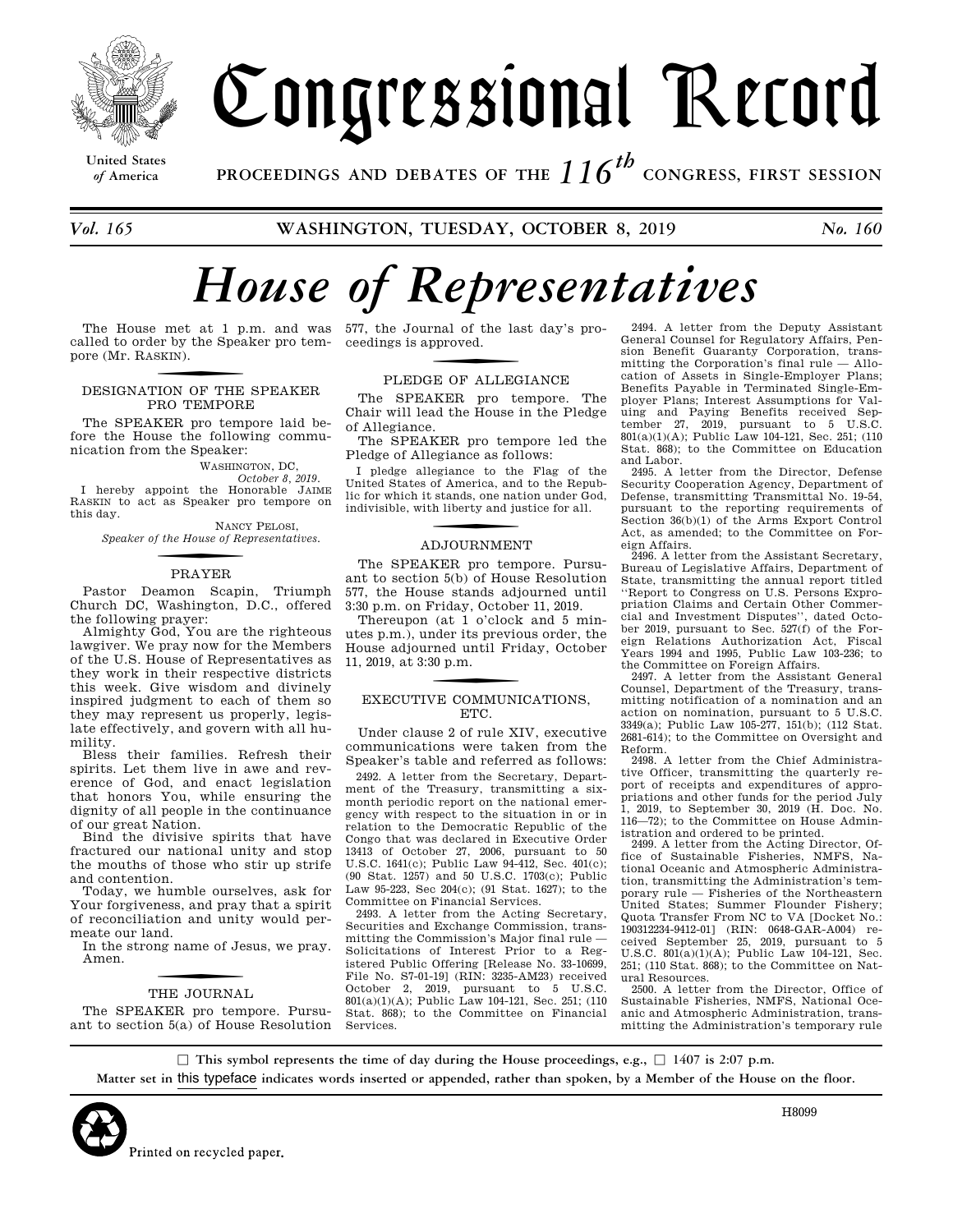LETTERS OF ENDORSEMENT FOR H.R. 1595, THE SAFE BANKING ACT

# **HON. DENNY HECK**

OF WASHINGTON IN THE HOUSE OF REPRESENTATIVES

*Tuesday, October 8, 2019* 

Mr. HECK. Madam Speaker, I include in the RECORD the following letters of endorsement for H.R. 1595, the SAFE Banking Act, which passed the House on September 25, 2019.

COMMONWEALTH OF PENNSYLVANIA, DEPARTMENT OF BANKING AND SE-CURITUES.

*Harrisburg, PA, September 24, 2019.*  Hon. NANCY PELOSI,

*Speaker, House of Representatives,* 

*Washington, DC.* 

Hon. KEVIN MCCARTHY,

*Republican Leader, House of Representatives, Washington, DC.* 

DEAR SPEAKER PELOSI AND LEADER MCCAR-THY: As state banking supervisors, we are responsible for ensuring the safety and soundness of state-chartered banks and credit unions, as well as the regulation of non-depository financial service providers that may provide services to these entities. The financial services industry in state authorized marijuana jurisdictions is unable to effectively service the needs of this new and growing industry because of conflicting federal and state regulation for marijuana.

Medical marijuana is available to 67 percent of the country's population, and 11 states have legalized adult recreational use. This significant portion of the country's population is funding a growing cannabis industry. The lack of federal safe harbors or authorization for financial service providers is creating commercial risk for the legitimate marijuana industry, due to the lack of financial servicing of these monies.

This absence of servicing encourages a grey economy, as the industry's participants are unable to use safe, regulated, and verifiable money services. Until financial institutions can serve the industry without violating federal laws, then tax collection, consumers, and the financial system will remain at risk.

Until Congress can take broader action to more comprehensively address cannabis, we support the passage of H.R. 1595 to provide a safe harbor for depository institutions that supply financial services to legitimate marijuana businesses and allow for the transparent and safe banking of the marijuana industry.

We urge a YES vote on H.R. 1595.

Robin L. Wiessmann, Secretary, Pennsylvania Department of Banking and Securities; Candace Frank, Bank Commissioner, Arkansas State Bank Department; Kenneth Boldt, Bank Commissioner, Colorado Division of Banking; Kevin B. Hagler, Commissioner, Georgia Department of Banking and Finance; Iris Ikeda, Commissioner of Financial Institutions, Hawaii Department of Commerce and Consumer Affairs; Deborah Hagan, Secretary, Illinois Department of Financial and Professional Regulation; Anita G. Fox, Director, Michigan Department of Insurance and Financial Services; John Ducrest, Commissioner, Louisiana Office of Financial Institutions; Lloyd P. LaFountain III, Superintendent, Maine Bureau of Financial Institutions; Mary Gallagher, Commissioner, Massachusetts Division of Banks; Melanie Hall, Commissioner, Montana Division of Banking and Financial Institutions; Christopher Moya, Director, New Mexico Financial Institutions Division; Lise Kruse, Commissioner, North Dakota Department of Financial Institutions; Elizabeth K. Dwyer, Superintendent of Financial Services, Rhode Island Department of Business Regulation; Charles Clark, Director, Washington Department of Financial Institutions; Dawn E. Holstein, Commissioner, West Virginia Division of Financial Institutions; Kathy Blumenfeld, Secretary-designee, Wisconsin Department of Financial Institutions.

JUNE 13, 2019.

Hon. MITCH MCCONNELL,

*Majority Leader, Washington, DC.* 

Hon. NANCY PELOSI,

*Speaker of the House, Washington, DC.* 

Hon. MIKE CRAPO,

*Chair, Senate Committee on Banking,* 

- *Housing and Urban Affairs, Washington, DC.*
- Hon. MAXINE WATERS,

*Chair, House Committee on Financial Services,* 

*Washington, DC.* 

Hon. CHARLES E. SCHUMER,

*Minority Leader,* 

*Washington, DC.* 

Hon. KEVIN MCCARTHY,

*Minority Leader,* 

*Washington, DC.*  Hon. SHERROD BROWN,

*Ranking Member, Senate Committee on Banking, Housing and Urban Affairs, Washington, DC.* 

Hon. PATRICK MCHENRY,

*Ranking Member, House Committee on Financial Services, Washington, DC.* 

DEAR CONGRESSIONAL LEADERS: As our States' chief executives, we urge Congress to pass legislation allowing states with legalized medical or adult-use cannabis to operate safely and under the scrutiny of the national banking system. We strongly support the passage of the Secure and Fair Enforcement (SAFE) Banking Act (H.R. 1595) and (S. 1200) or similar legislation that would remove the legal uncertainty for banks and credit unions, reducing their risk, enhancing public<br>safety, and increasing financial transsafety, and increasing financial parency.

We were pleased that the House Financial Services Committee held a subcommittee hearing on cannabis and financial services on February 13, and we were especially encouraged to see that H.R. 1595 passed the full committee on a strong bipartisan basis on March 28. We urge the full House to pass this legislation to help provide banking services to state-licensed cannabis businesses.

State and federal governments have a shared interest in upholding the rule of law, protecting public safety, and transitioning markets out of the shadows and into our transparent and regulated banking system. Without access to banking services, state-licensed cannabis businesses operate predominantly on a cash basis. This poses a significant public safety risk to customers and employees. Additionally, because banking services are barred, these businesses are unable to write checks, make and receive electronic payments, utilize a payroll provider, or accept credit and debit cards. The cash-only environment puts an additional burden on state and local government agencies that must collect tax and fee payments, in person and in cash, incurring additional public ex-

penses and employee safety risks. Currently, thirty-four U.S. states, three U.S. territories, and the District of Columbia have legalized the medical use of cannabis. Additionally, ten states and the District of Columbia have legalized recreational use by adults over 21 years of age. Despite legalization of cannabis at the state-level—in many cases to provide medical treatment—our financial institutions face enormous barriers, legal risks, and criminal and civil liability under the Controlled Substances Act that prevent them from providing banking services to state-licensed businesses. As a result, very few banks and credit unions will provide these services, leaving many businesses in this sector unbanked.

Many of our states have implemented laws and regulations that ensure accountability of the cannabis industry. However, without banking services, cannabis businesses are less able to obey the law, pay taxes, and follow these important regulations. The public safety risks posed by these cash-only businesses can be mitigated through access to banking service providers.

To adequately address these issues, we urge Congress to pass legislation, such as the SAFE Banking Act (H.R. 1595) and (S. 1200), that would provide a safe harbor for depository institutions that provide a financial product or service to a cannabis business in states that have legalized it. We look forward to working with you as legislation progresses to address this urgent public policy concern.

Sincerely,

Philip D. Murphy, Governor, New Jersey; Jay Inslee, Governor, Washington; Tony Evers, Governor, Wisconsin; Larry Hogan, Governor, Maryland; Jim Justice, Governor, West Virginia; Gary Herbert, Governor, Utah; Michelle Lujan Grisham, Governor, New Mexico; Ralph S. Northam, Governor, Virginia; Tim Walz, Governor, Minnesota; JB Pritzker, Governor, Illinois; Steve Sisolak, Governor, Nevada; Ned Lamont, Governor, Connecticut; Leon Guerrero, Governor, Guam; Doug Burgum, Governor, North Dakota; Jared Polis, Governor, Colorado; Kate Brown, Governor, Oregon; Janet Mills, Governor, Maine; Tom Wolf, Governor, Pennsylvania; Albert Bryan Jr., Gov-Virgin Islands; Gretchen Whitmer, Governor, Michigan.

#### GLOBAL ALLIANCE FOR CANNABIS COMMERCE, *Costa Mesa, CA.*

GACC STATEMENT ON THE SAFE BANKING ACT The Global Alliance for Cannabis Com-

merce (GACC) announces its endorsement of the Secure and Fair Enforcement (SAFE) Banking Act.

The SAFE Banking Act is sponsored by Representatives Ed Perlmutter (D–CO), Denny Heck (D–WA), Steve Stivers (R–OH), Warren Davidson (R–OH), and over 200 other members of the U.S. House of Representatives, and Senators Jeff Merkley (D–OR), Cory Gardner (R–CO), and nearly thirty other members of the U.S. Senate.

Cannabis banking issues have long been both a significant hamper on industry growth vis-a`-vis access to capital and a public safety risk—including the risk of kidnap, torture, and mutilation for the purposes of extortion—by compelling a cash-laden industry.

But beyond the well-documented industry issues cannabis entrepreneurs and small businesses encounter, the lack of banking access puts a significant onus on the 200,000 plus employees of U.S. cannabis businesses. Cannabis businesses have extreme logistical difficulty providing benefits to employees, providing a payroll system, and applying withholdings. Oftentimes, GACC memberbusiness employees are forced to live cash lifestyles without access to proper retirement or healthcare savings. We urge the swift passage of this act.

''The questions lawmakers have to grapple with in legalizing cannabis are serious. The job of the federal government now is not to upset the existing multi-billion dollar U.S. cannabis market and to allow state markets to flourish through wise use of its commerce